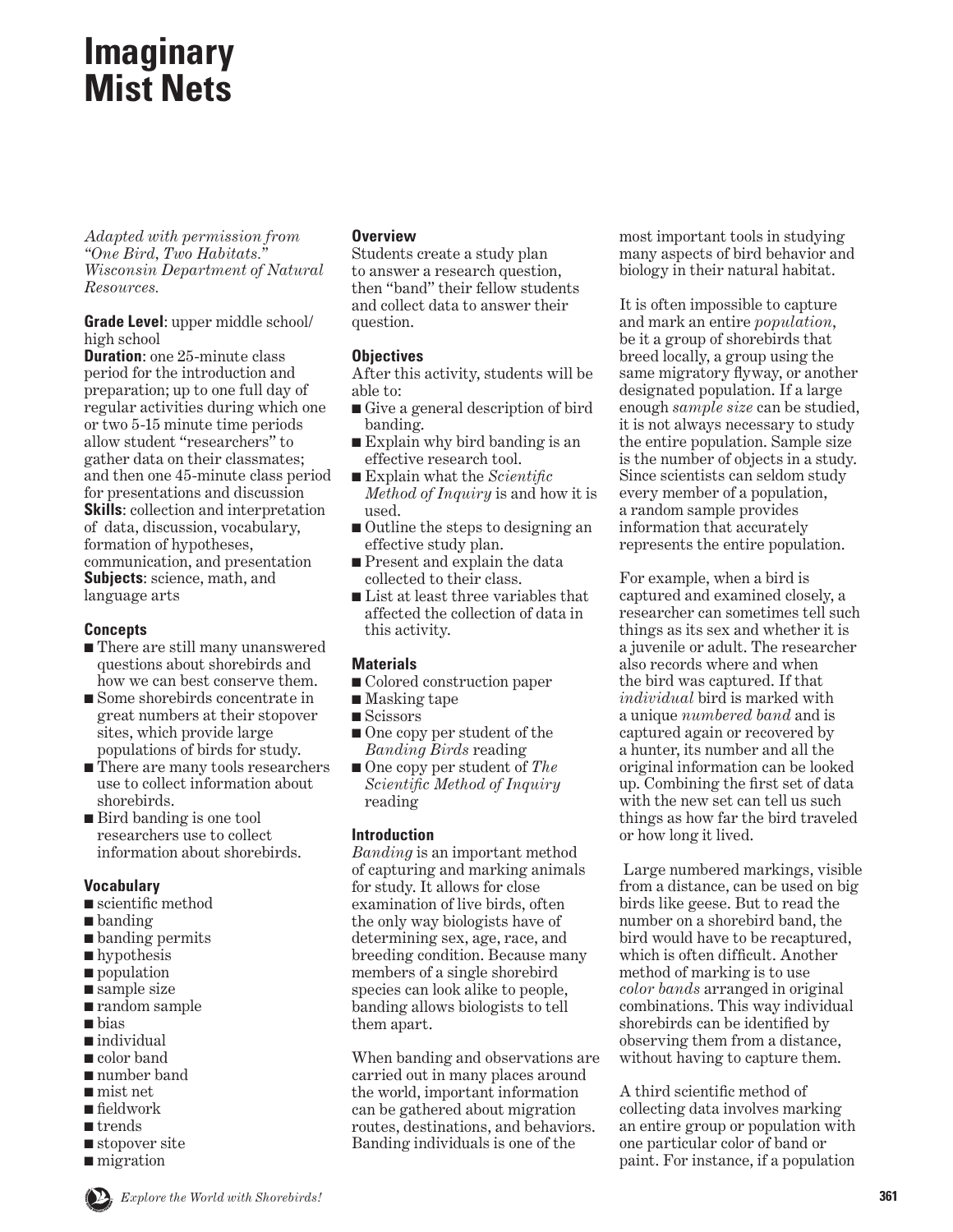of Black-bellied Plovers in Nome is marked with spots of red paint, and a red-spotted Black-bellied Plover is glimpsed later in Hawaii, one might determine that at least some of that species wintering in Hawaii migrate to the Nome area. If red-spotted Black-bellied Plovers are seen at several broad areas, we might assume that the Nome population winters over a large area. Refer to *Shorebird Technology and Research* in the *Shorebird Primer* for more information about banding.

### **Activity Preparation**

1. Make one copy for each student of the *Banding Birds* and The Scientific Method of Inquiry readings.

#### **Procedure**

- 1. Pass out the copies of the *Banding Birds* reading and *The Scientific Method of Inquiry* to the students.
- 2. After each student has read the handouts, review the material with the class.
- 3. Together, have students brainstorm and select an interesting, fairly specific, research question designed to learn more about their fellow classmates. More than one question may be pursued during the data collection, as is often done in scientific research. Tell the students they will be collecting data to answer their question(s). Remember that students need to be available (that is, not in another teacher's physical education class) to collect the data at the appropriate times.

#### **Example Research Questions**

- How long do students spend eating lunch?
- Do girls or boys take longer to eat?
- Where are the students from this class during the last period of the day?
- What percentage of students leaves the building at the end of the day by way of the front door?
- How many students leave by the back door?
- 4. Divide the class into "researchers" and "migratory shorebirds" with a ratio of approximately one "researcher" to five "birds." All the "birds" in this class will be banded. The other students in the school will be thought of as non-banded "birds." Alternatively, all students in the school wearing red on their shirts, for example, could be considered "banded." Decide ahead of time what works best for your classroom situation, but remember that the banded birds should be a representative random sample of students. After the activity, discuss whether or not your assumption was truly a *random sample*. For example, if you choose hat-wearing students to be the "birds," will you be biasing your sample in favor of boys?
- 5. Ask "researchers" to decide on where they will set up their imaginary *mist nets* to best observe and catch "birds." At the same time, have the "shorebirds" write "banding permits" that give each "researcher" permission to band and observe "birds."

#### **Mist Net Set-up Ideas**

■ "Researchers" can stand in a selected hallway to catch "birds" as they "*migrate*." Perhaps they can stand by the lunchroom and ask departing "birds" if they ate a vegetable or whether they had a brownbag or hot lunch. Help them

to design and prepare data questions and actual data sheets.

- Because birds are not usually confined to hallways when they travel, they may fly over or round the mist net. Student "researchers" should agree to a "handicap," such as only stopping every fifth banded bird that passes them.
- 6. Have "researchers" band the "shorebirds" in their class, using masking tape to attach numbered construction paper anklets or bracelets. Instruct the "shorebirds" to go through the school day in their normal fashion.

#### Notes:

 Decide ahead of time whether to band on the ankle or wrist, because all "birds" must be banded on the same place since the same team of "researchers" is banding them. In real life, several different researchers, even in different countries, may be banding, and they can more easily tell "their" birds apart at a distance if they are banded in a consistent place or with similarlooking bands.

 If several classes are participating at once, use different colored bands for each class. If a large percentage of the students in the school is participating in the activity, the number of banded birds should be reduced to two out of every five, because in real life researchers can seldom band an entire population.

7. Have students set up their imaginary mist nets to "catch" migrating students and record the data at the time(s) appropriate to answer the research question(s). Emphasize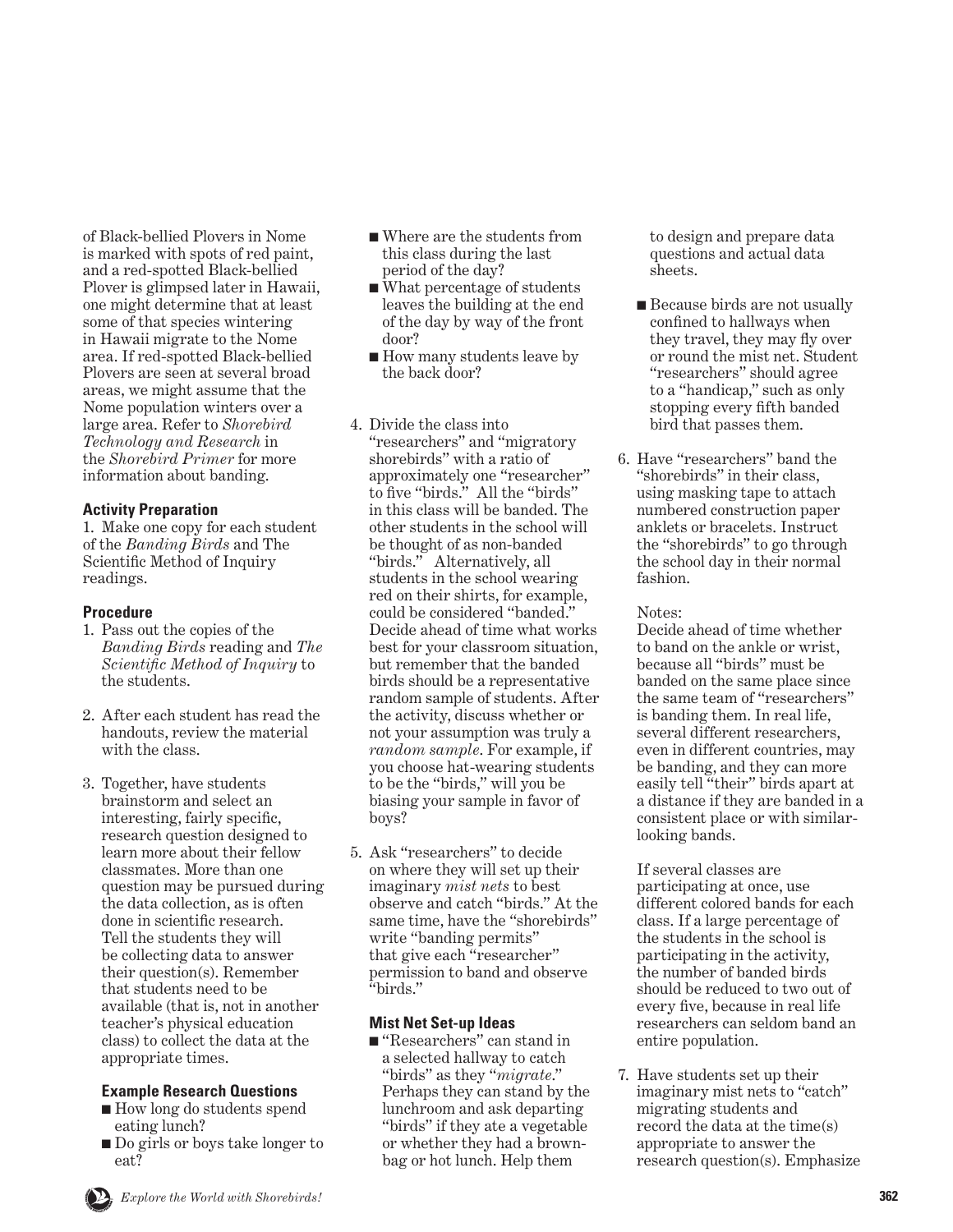to the "shorebirds" that they should not change their daily activities because of the research project, or they will risk providing invalid ("bad") data.

8. The next day, divide the class into cooperative groups with at least one researcher per group. Have the students organize the data, with "shorebirds" helping "researchers," and then present their findings to the class. Have students: (1) refer to the original research question (2) present results, preferably using a table or graph (have students pool the data on the board) and  $(\overline{3})$  draw a conclusion that refers back to the original question or hypothesis.

### Note:

 This presentation can be a good opportunity to incorporate math skills such as fractions, probability, and graphing. Students can determine if a pie chart, bar graph, or line graph is the more appropriate way to clearly convey their comparisons, results and conclusions. Students can calculate the percent of "shorebirds" that migrated outside during lunch and the percent caught in the library — and then graph the results.

- 9. Some questions may require more *fieldwork* to collect data. If any new banding is required, "researchers" need to request a new banding permit.
- 10. Have students do a "fast-write" (allow ten minutes for writing up a page-length response to these prompts or questions) on what they learned about the "shorebirds" or about their own observation plan and skills. Here are some possible questions:
	- Do they think results would differ on different days?
- Did they encounter any significant problems?
- What would they do differently?
- Did they collect enough data (Was *sample size* sufficient?) to answer the question?
- Did new questions arise?
- What other questions about student behavior could they answer this way?

11. Discuss the activity with the class.

- How did they use the Scientific Method of Inquiry to answer their research question?
- What were some of the problems they encountered in "banding birds"? Compare these to the problems birdbanders might face in the field.
- What were the benefits and limitations of obtaining data on banded birds? What are the similarities between this activity and what biologists actually do? What are the differences?
- What are some basic categories of data biologists collect on banded birds (date, time, age, sex)?
- Did the research answer the original question?
- Why is cooperation and sharing of data important in any study such as this? Who else might be interested in their findings?
- How could the study be improved to increase the accuracy of the findings?
- Do scientists know all that needs to be known about bird migration? Why is it that they do not know many exact details about where individual birds (or whales or walrus or certain insects or many other aquatic animals) or populations spend various parts of their lives?
- How many years do scientists have to band and catch birds

before they obtain sufficient information on bird population *trends* (declines or growth)? (At least two years so the data from each year can be compared.)

■ Before participating in this activity, what would they have done if they found a dead bird with a band on its leg? What would they do now?

#### **Additional Activities**



## **Cultural Connection**

Students discuss how different people with different cultural viewpoints might react to the idea that shorebirds are banded by scientists. Explain that when we work in other places, it is important to be aware of the variety of cultural viewpoints that may be different from our own so that we can learn how to work with them better.

### *Take a Field Trip*

*to a Banding Station*

Visit a bird-bander in the field or invite one to come to your school to demonstrate the proper use of bird-banding equipment. Banders are busiest during spring and fall migration seasons. Your local, state, or federal wildlife agency's migratory bird department, a local Audubon chapter, or a nearby wildlife refuge should be able to direct you to someone who bands birds in your area.

### *Human Labels*

Brainstorm or discuss with students ways in which humans are labeled or marked, whether for study or as an aid in daily life (for example, name, Social Security Number, library card, medical identification tags, "dog tags" for soldiers).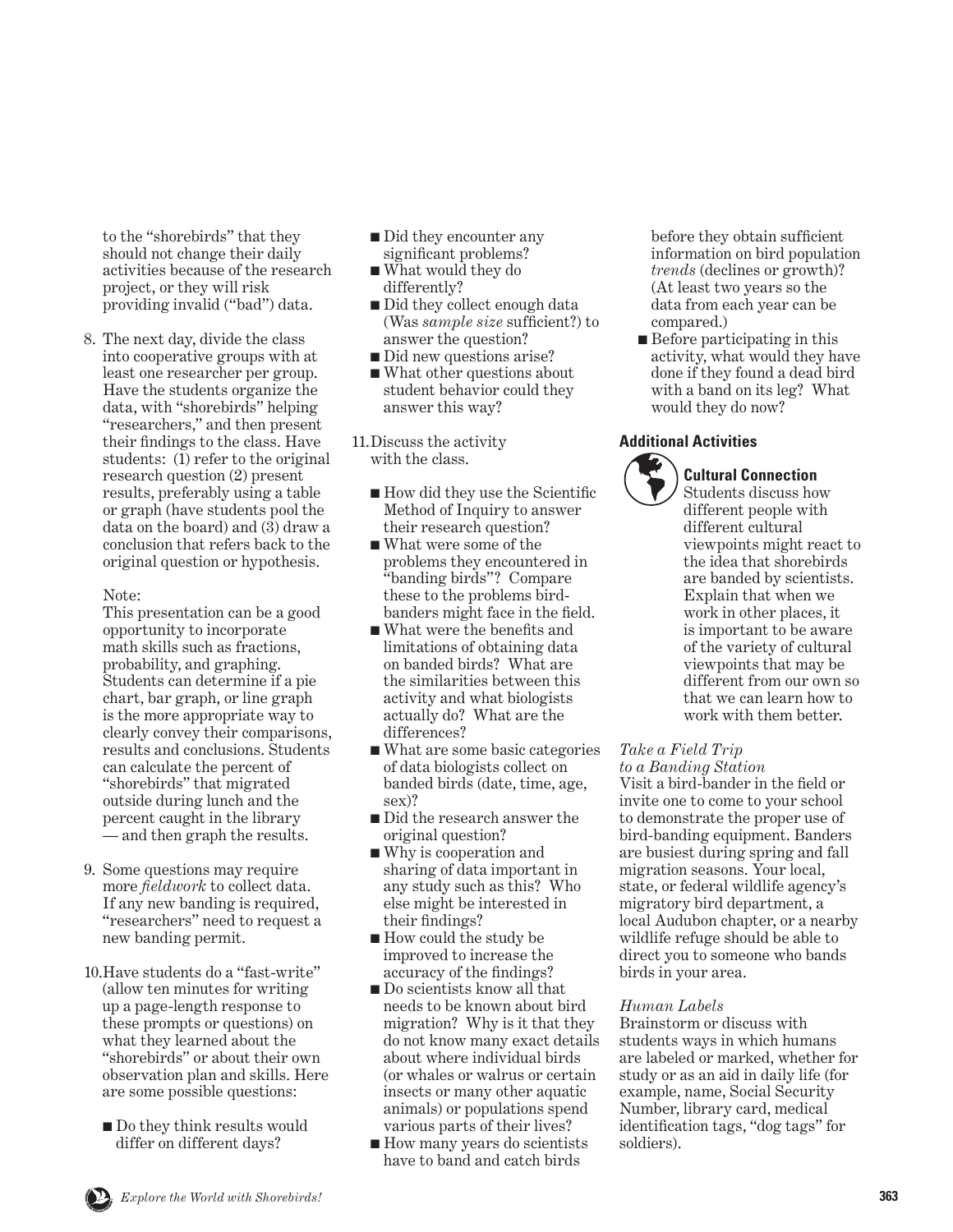# **Banding Shorebirds**

Scientists are still searching for answers to many questions about shorebird *survivorship, mortality,*  and *behavior*. This information is critical to making decisions about shorebird management. We can help birds best if we understand where they live, what they need, and where they travel. *Bird Banding* is a technique to help answer many of these questions.

Whether scientists want answers about a group of local breeding shorebirds or a group using the same migratory stopover site, it is often impossible to capture and band every *individual* within the *population*. However, if a large enough *random sample* is banded, then scientists can assume that the data they collect accurately represents the entire population.

Bird banding involves attaching around the bird's leg a loose-fitting aluminum band that is coded ahead of time with a unique identification number. Biologists record the bird's age, sex, species, location of capture, and weight. If this same individual is captured somewhere else, the original data can be looked up using the bird's personal identification number. By comparing old data with current sightings, scientists can slowly piece together answers to a sort of question puzzle to create a picture of this bird's life. How far has it traveled? Where does it spend its winters? Where does it breed? How long does it live? What caused its death?

Sometimes a series of *colored bracelets* and *flags* are also attached to shorebirds. These may represent the country where the bird was banded, the banding year, and perhaps the age of the bird. The advantage of color-coded bands and flags is that it reduces the times a bird must be captured to gather information. With colored bands, researchers can observe shorebirds from a distance to gather the

Shorebird Leg Bands



information they need. No matter how careful biologists are in capturing birds, it creates stress on them and takes time away from feeding, a critical activity at their migration stopover sites.

Sometimes biologists will clip the feathers between a shorebird's shoulder blades and attach a small radio or satellite transmitter with glue. This technique allows scientists to study shorebirds in remote habitats that are difficult for researchers to get to, and it allows the birds to continue their natural behaviors that might be interrupted if people were nearby.

Bird researchers capture shorebirds with a delicate, almost invisible net called a *mist net* that is stretched across an area where birds are likely to fly at night. Another method for banding shorebirds is banding chicks that are not ready to fly. By banding birds in the year they hatch and recording their annual returns, biologists can see how long they live and if they are being replaced by a sufficient number of young. Another method, *cannon netting*, is used mostly in coastal areas. Here, a net is shot out over feeding shorebirds.

Not just anybody is allowed to capture and band birds. A special permit from the U.S. Fish and Wildlife Service is

required for all bird banding in the United States. This is to ensure that the birds are handled carefully and that the data is collected properly.

Many birds that have been banded disappear and die without the researchers knowing where, when, or why. If you find a dead bird with a band, please report it to the appropriate agency.

#### **To Report a Metal-banded Bird**

Notify your local state wildlife agency or the U.S. Fish and Wildlife Service Bird Banding Lab. Record the entire number on the band, the date you found the bird, the species (if you know it), and the exact location.

Send this information along with the band if possible, to:

Chief, Bird Banding Laboratory Office of Migratory Bird Management U.S. Fish and Wildlife Service Laurel, MD 20810

Or call: 800/327 2263 or 800/327 2263

#### **To Report a Color-banded or Flagged Bird**

Describe each band: type (metal, color band, flag), colors (as exactly as possible - light green, dark blue), and location on bird (bird's left or right leg, upper or lower leg, above or below other bands). Note if you are unsure of any bands or if you did not see all parts of both legs clearly. Note species, location of sighting, date, and any other information such as behavior, other birds, etc.

Submit shorebird color band sightings by mail or Web: PASP, Canadian Wildlife Service 115 Perimeter Road Saskatoon, SK S7N 0X4 CANADA Or

*http://www.mb.ec.gc.ca/ [nature/migratorybirds/pasp/](http://www.mb.ec.gc.ca/nature/migratorybirds/pasp/dc29s01.en.html) dc29s01.en.html*